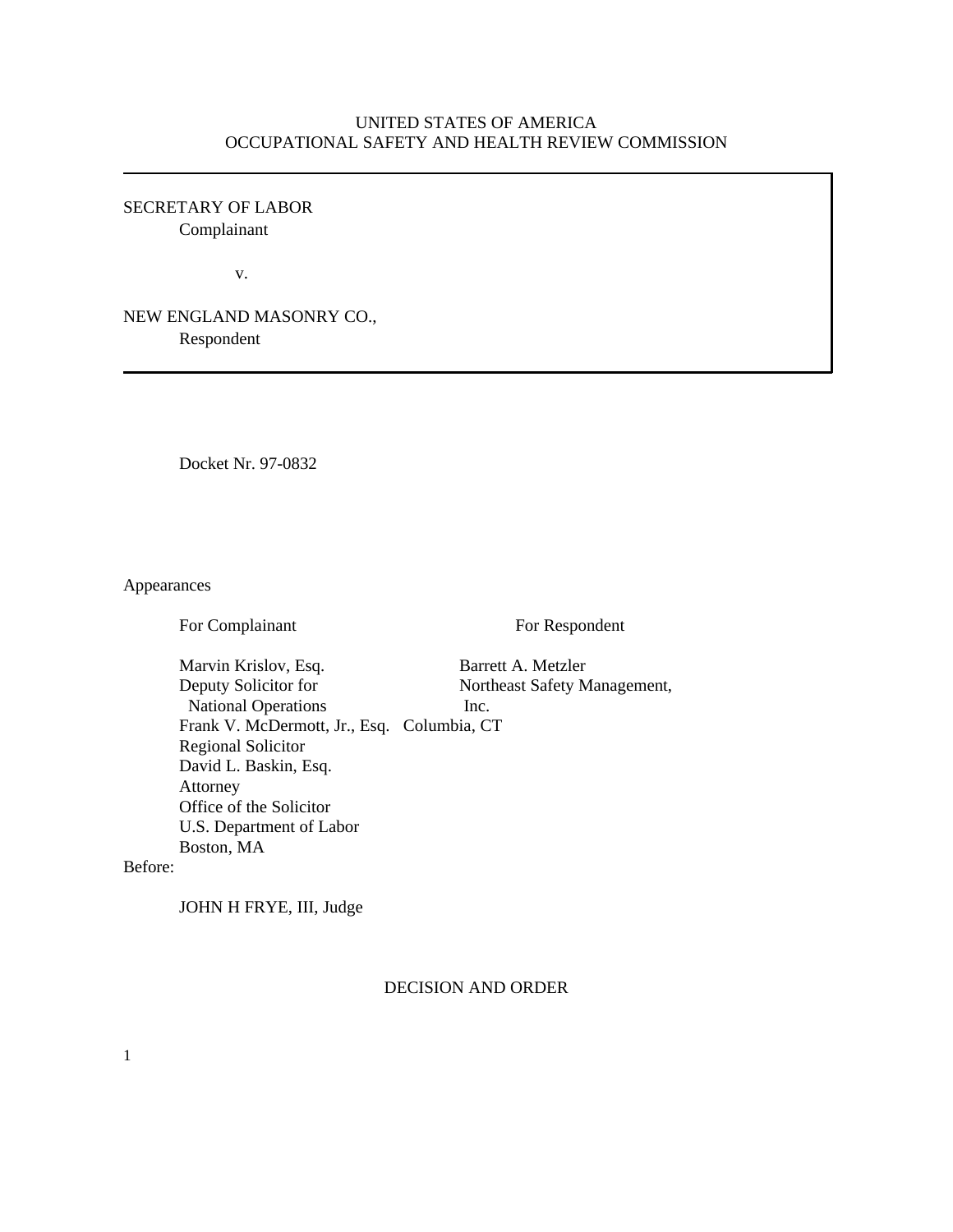#### I. BACKGROUND.

This is a proceeding pursuant to ' 10 of the Occupational Safety and Health Act of 1972, as amended. It concerns a five-item serious citation issued by the Secretary to Respondent, New England Masonry Co., Inc. The citation addresses conditions and practices at a worksite where Respondent was replacing the flat roof on a brick building occupied by a convalescent home in Glastonbury, Connecticut. Tr. 8, 28. Compliance Officer Larry Ross inspected this worksite on May 15, 1997. Respondent had nine workers on site, Tr. 19, and a total workforce of fifty to seventy-five men, Tr. 157.

Respondent filed a timely notice of contest to the citation, and the Secretary filed her complaint with the Commission. In its answer to the complaint, Respondent admitted the jurisdiction of the Commission, denied the existence of the violations alleged, and asserted four affirmative defenses.

### II. APPLICABLE LAW.

Under §17(k) of the Act, a serious violation exists where it poses a substantial probability that death or serious harm could result. The serious character of a violation is not a function of the probability of its occurrence; rather, the Secretary must show that an accident is possible and that there is a substantial probability that death or serious harm could result from the accident. *Flintco, Inc*., 1991 CCH OSHD ¶30,227 (RC 1993). However, the U.S. Court of Appeals for the Second Circuit, which has jurisdiction on this case, has held that the risk of an accident cannot be merely possible. The court held that there must be a significant risk that an accident will occur in order for a serious violation to exist, and indicated that a serious violation will exist where a realistic possibility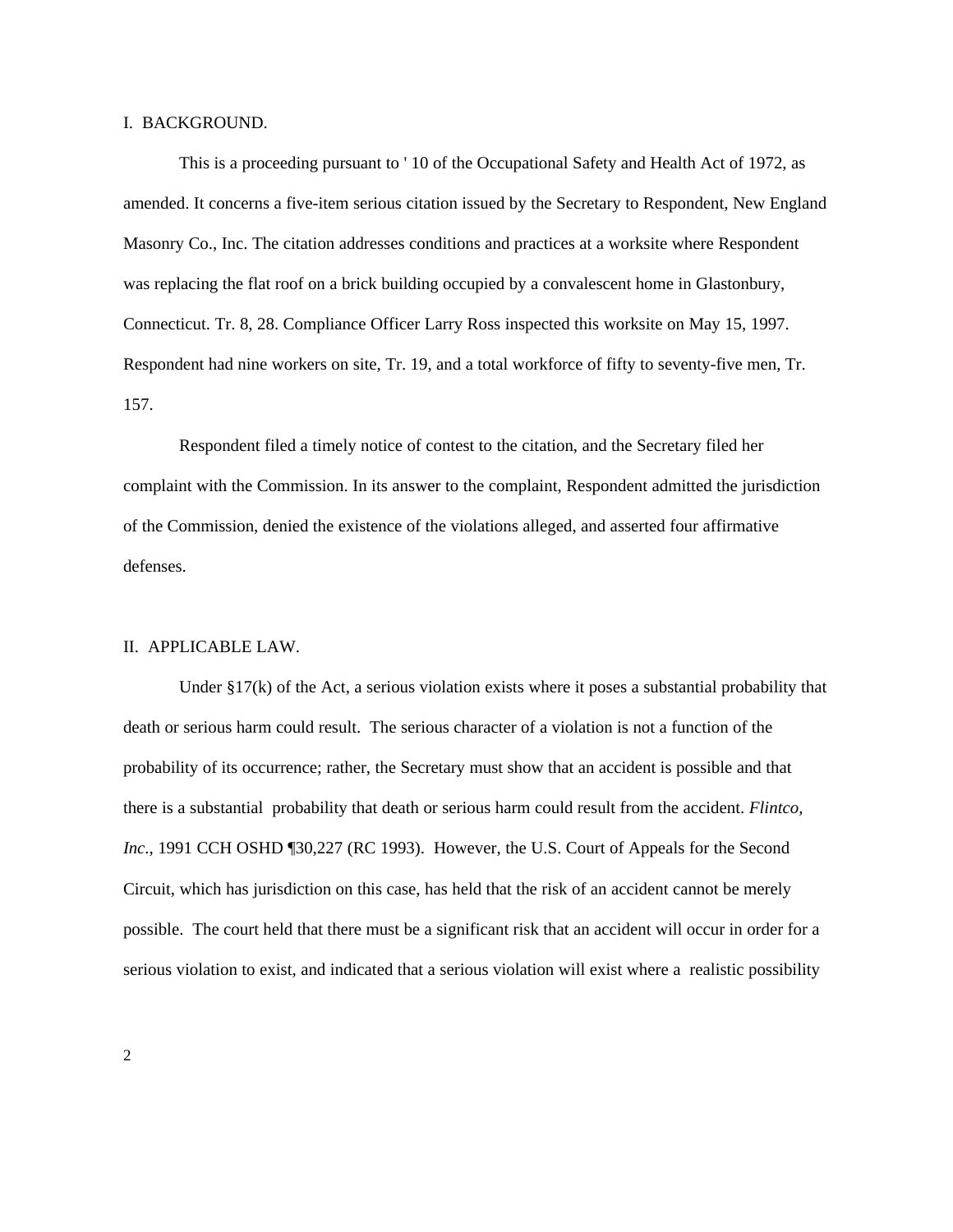of the occurrence of an accident posing the threat of death or serious harm exists. *Pratt & Whitney Aircraft, Etc., v Secretary of Labor*, 649 F.2d 96, 103-105 (2d Cir. 1981).

#### III. THE ALLEGED VIOLATIONS.

### A. Item 1.

Item 1 alleges that an employee working on the ground in the hoist area, while material was being hoisted to the roof, was not wearing a hard hat. A violation of 29 C.F.R. 1926.100(a) was alleged. The standard states:

Employees working in areas where there is a possible danger of head injury from impact, or from falling or flying objects, or from electrical shock and burns, shall be protected by protective helmets.

Mr. Ross testified that he observed employee Ramos tying loads to a line and that the loads were being hoisted to the roof. Tr. 14, 15. Mr. Ross also testified that he saw two 25 gallon buckets being hoisted while Ramos worked below them without a hard hat, at one time directly under a load. Tr. 16, 17, 74. Mr. Ross offered two photographs to support his testimony, C-2 and C-3.

Respondent admits that the standard applies, but urges that the evidence does not show an employee exposed to the hazard of falling objects. Respondent points out that C-2 shows Ramos under the hoisting cable, but also shows that no load is being brought up by the hoist and that there is no operator at the hoist. Exhibit C-3 purports to show the employee through the windows of a red truck. However, the image is not clear enough to support that claim, or to place the employee in the zone of danger. Respondent argues that no evidence places an employee underneath a load.

While the photographs do not support the claim that Ramos was directly under objects being hoisted, Mr. Ross' testimony indicates that he was, and that he was not wearing a hard hat. While Mr.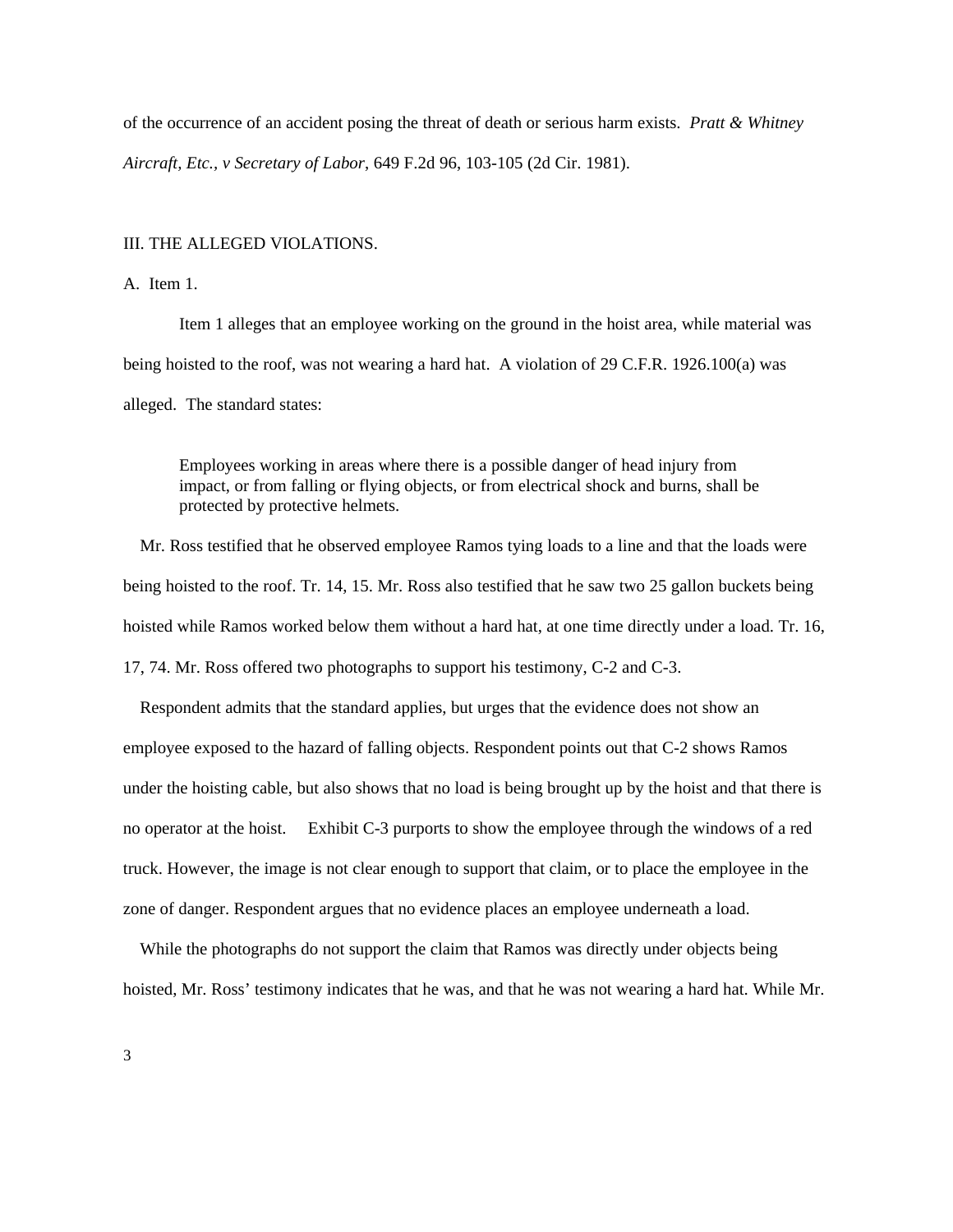Smith testified that he had not seen Ramos under a load without a hard hat, it is clear that, at a minimum, Ramos was in the vicinity of the hoist without a hard hat while the hoist was in operation. That is enough to trigger the application of the standard. To interpret the standard to require an employee's presence directly under an object that might fall would defeat its purpose. Ramos was close enough to be exposed to the hazard.

The Secretary proposed a \$1,575 penalty, and Respondent has not contested this amount. It is assessed.

### B. Item 2.

Item 2 concerns the employer's failure to maintain fire fighting equipment in operating condition and to replace defective firefighting equipment. The cited standard, 29 C.F.R. 1926 .150(a)(4) states:

All firefighting equipment shall be periodically inspected and maintained in operating condition. Defective equipment shall be immediately replaced.

# 1. Subitem 2a.

Mr. Ross observed the kettle to be operating at the time of the inspection. Tr. 19, 21. Propane tanks were located near the kettle. Tr. 21. The kettle and the tanks were six feet from the building itself. Tr. 22. Mr. Ross found that the fire extinguisher located at the kettle area was discharged, and consequently was not operable. Tr. 19, 20, 21. Exhibit C-4 depicts the fire extinguisher and shows that the gauge reads "discharged." Exhibit C-5 shows the location of the kettle and propane tanks.

Respondent does not deny that the extinguisher was discharged. However, Respondent argues that it could not have known about the discharged extinguisher if it had been discharged earlier in the morning. T-124. Further, it argues that, because of possible delays in discovering discharged extinguishers, other precautions were taken: the kettle was set up next to a doorway which contained a fire extinguisher and a fire hose (T-124); and extra extinguishers were kept on site (T-124-125).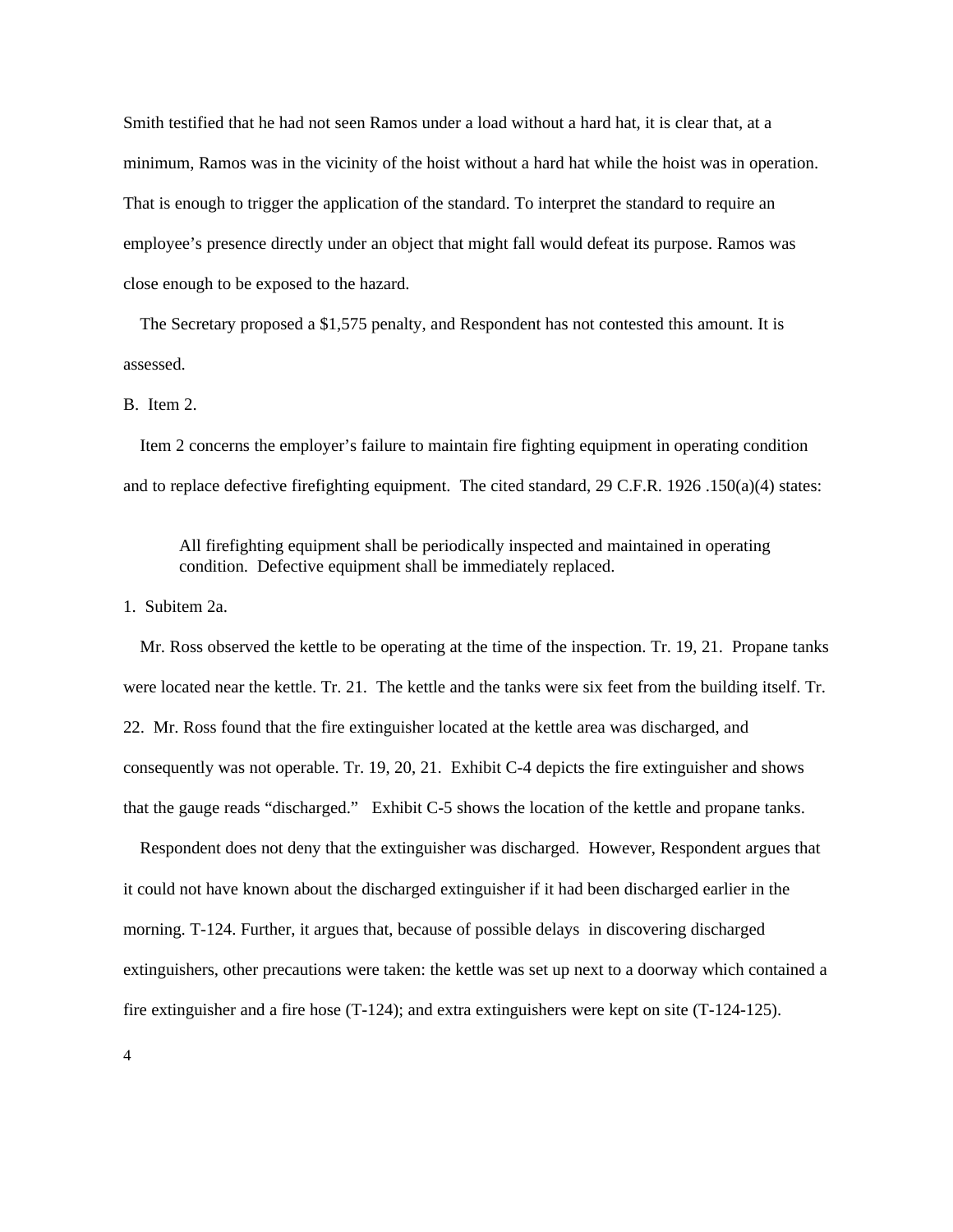Accepting all of this as true does not obviate the violation. The standard requires that fire extinguishers be maintained in operating condition and immediately replaced if not operable. This item is affirmed.

# 2. Subitem 2b.

On the roof, Mr. Ross found an extinguisher which was overcharged. Its gauge read slightly over the green safe zone, indicating that the extinguisher was under too much pressure. Tr. 23, 24. Exhibit C-6 shows the unit near two propane tanks located on the roof, while Exhibit C-7 depicts the gauge reading "overcharged.".

There was flammable material on the roof, including propane, other cans marked "flammable," and roofing materials. Tr. 24 - 26. In addition, the hoist had a gasoline motor. Tr. 32. The extinguisher was defective in that its utility was impaired, although it is safe to assume that that hazard was minimal given the slight overpressurization.

Items 2a and 2b were grouped and a single penalty of \$675 proposed. Respondent has not contested this amount; it is assessed.

C. Item 3.

This item concerns the employer's failure to use fall protection at the hoist area and on the roof.

1. Subitem 3a.

Section 1926.501(b)(3) states:

Hoist areas. Each employee in a hoist area shall be protected from falling 6 feet (1.8m) or more to lower levels by guardrail systems or personal fall arrest systems. If guardrail systems,[or chain, gate, or guardrail] or portions thereof, are removed to facilitate the hoisting operation (e.g., during landing of materials), and an employee must lean through the access opening or out over the edge of the access opening (to receive or guide equipment and materials, for example), that employee shall be protected form fall hazards by a personal fall arrest system.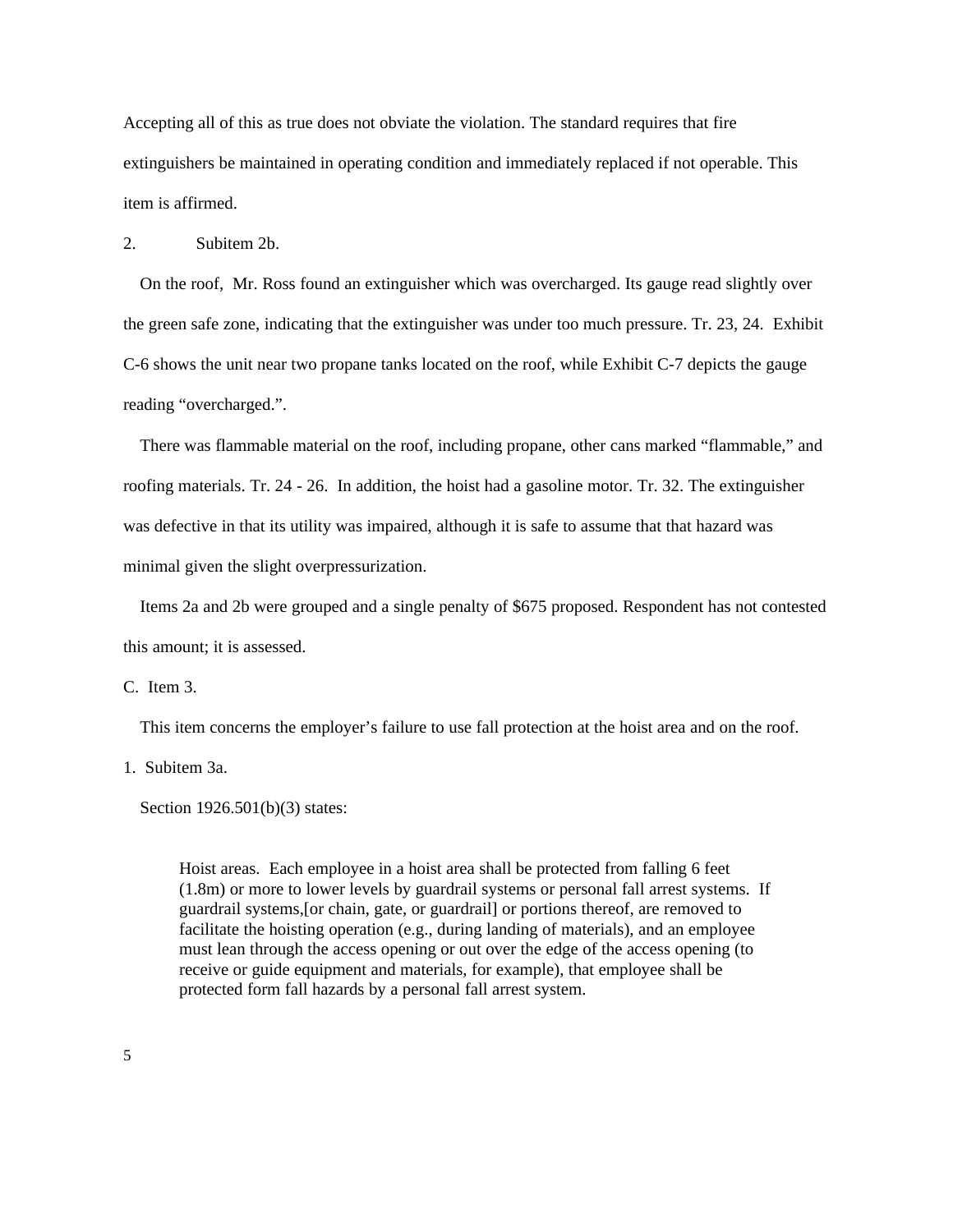The roof of the building was 18-20 feet high. Tr. 28 - 29. Mr. Ross testified that he observed foreman Smith at the hoist at the edge of the roof, breaking its vertical plane, without any fall protection. Tr. 28, 30. He further testified that exhibits C-8 and C-9 depict this violation. Respondent counters that Exhibits C-3, C-8, C-9, and R-1 all show Mr. Smith behind the rail of the hoist. Mr. Smith testified that he did not break the plane. Tr. 125, 127.

Mr. Smith's statements to the contrary notwithstanding, Exhibits C-8, C-9, and R-1 all show that Mr. Smith's right leg is over the rail supporting the hoist and his right foot is resting on the parapet of the roof. Indeed, C-9 confirms Mr. Ross's testimony that Mr. Smith broke the plane. This item is affirmed.

2. Subitem 3b.

Section 1926.502(f)(1)(iii) states:

Points of access, materials handling areas, storage areas, and hoisting areas shall be connected to the work area by an access path formed by two warning lines. Mr. Ross testified that there were no access warning lines connecting the ladder area to the rest of the roof. Tr. 36 - 37. The purpose of the lines is to prevent workers from straying to the roof edge as they wait to descend. The lines help ensure that only one person at a time approaches the ladder. Tr. 37. Exhibits C-10, 11, and 12 establish that there were no access warning lines in use.

Respondent's position is not entirely clear. Respondent says that Exhibit C-11 clearly shows that the access to the path is delineated by the chimney and hoist to one side, and the chimney and roof break to the other. Brief, p.15. This ignores '  $1926.502(f)(2)$ , which requires that "[w]arning lines shall consist of ropes, wires, or chains, and supporting stanchions ...." Respondent does not suggest that such warning lines were present. This item is affirmed.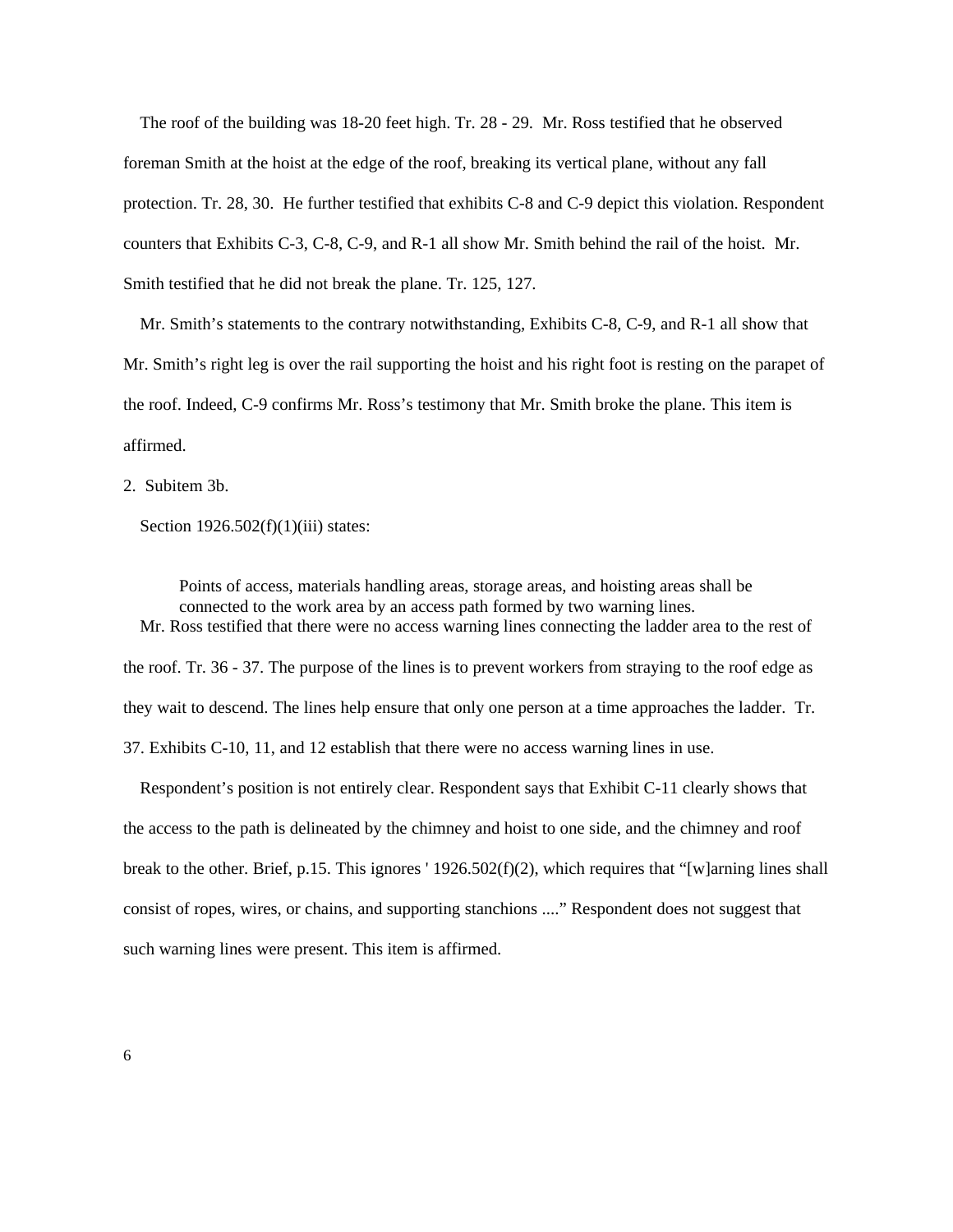Items 3a and 3b were grouped and a single penalty of \$900 proposed. Respondent has not contested this amount; it is assessed.

D. Item 4.

This item concerns the fact the roof safety monitor failed to warn an employee of a fall hazard, was not in visual contact with the employee, and was too far from the employee to communicate with him.

Subitem 4a cites a violation of §1926.502(h)(1)(ii), which states:

The safety monitor shall warn the employee when it appears that the employee is unaware of a fall hazard or is acting in an unsafe manner.

Subitem 4b cites a violation of §1926.502(h)(1)(iii), which states:

The safety monitor shall be on the same walking/working surface and within visual sighting distance of the employee being monitored. Subitem 4c cites a violation of  $\S 1926.502(h)(1)(iv)$ , which states:

The safety monitor shall be close enough to communicate orally with the employee.

Mr. Ross testified that he observed respondent's employee Ramos kneeling and doing flashing work at the edge of the roof for a period of three minutes. While Mr. Ramos was at the roof edge, the roof monitor, Mr. Oullette, was 100 feet away at the opposite end of the roof and had no clear line of sight. Tr. 41, 43 - 47, 50, 96, 100. Exhibit C-13 shows Mr. Oullette's sight line, and Exhibit C-15 shows Mr. Ramos' sight line if he stood up. Mr. Smith testified that Mr. Ramos was not working, but rather, having received permission to leave the roof, was on his way to the ladder and had stopped to pick up some papers. Tr. 130 - 31. Mr. Ross testified that the location at which he observed Mr. Ramos was not on the way to the ladder. Tr. 99-100.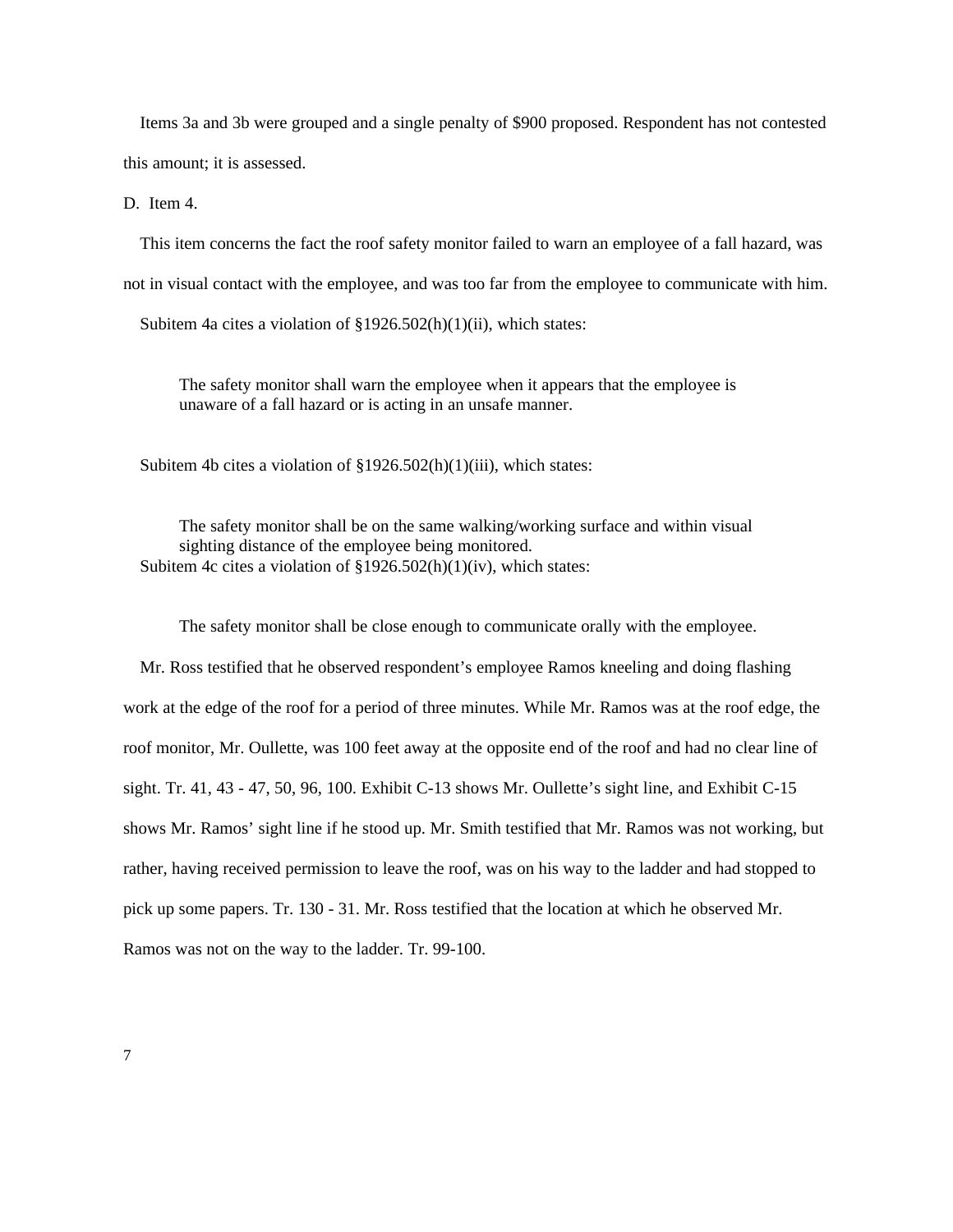Exhibit C-15, when viewed in connection with Exhibits C-11 and C-12, tends to confirm Mr.

Smith's explanation of this event. It appears that Mr. Ramos was at a point to access the ladder when

spotted by Mr. Ross. Accordingly, this item is vacated.

E. Item 5.

This item concerns the employer's use of a ladder having bent rungs which were pulling away from

the ladder's rails, as well as the employer's failure to have a competent person inspect the ladder.

Subitem 5a cites a violation of §1926.1053(b)(15), which states:

Ladders shall be inspected by a periodic basis and after any occurrence that could affect their safe use.

Subitem 5b cites a violation of §1926.1053 (b)(16), which states:

Portable ladders with structural defects, such as, but not limited to, broken or missing rungs, cleats, or steps, broken or split rails, corroded components, or other faulty or defective components, shall either be immediately marked in a manner that readily identifies them as defective, or be tagged with "Do Not Use" or similar language, and shall be withdrawn from service until repaired.

Mr. Ross testified that the ladder used to access the roof had bent and split rungs, and a rung which

was pulling away from the rail on the right. Tr. 55-56, 110-11. Exhibits C-16 and C-17 depict these conditions. Mr. Ross testified that these conditions deprived the ladder rungs of their original strength and made the ladder defective under §1926.32(h). Tr. 106-07. According to Mr. Ross, the hazards posed by these defects included a fall, which could result in broken bones or death. Tr. 56-57. Mr. Smith testified that he had been aware of the condition of the rungs, had jumped on them to test them, and had concluded that the ladder was safe. Tr. 133-34.

The only evidence offered by the Secretary to support item 5a is the ladder itself. Thus the

Secretary concludes that if the ladder is defective, it could not have been inspected by a competent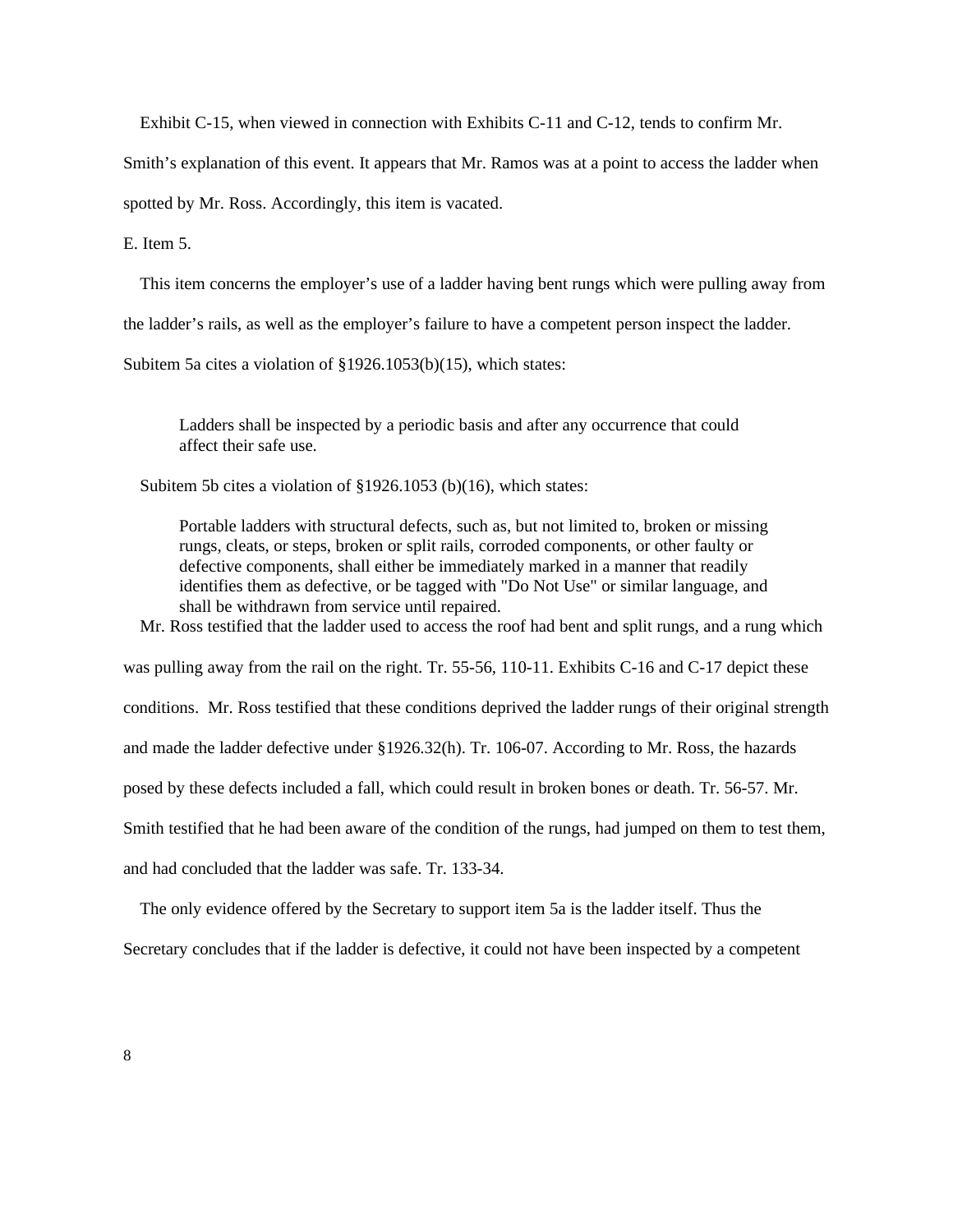person. This does not follow. Anyone can make a mistake, including a competent person. In the absence of evidence going to Mr. Smith's competence, this item must be vacated.

With regard to item 5b, Respondent argues that the ladder was not shown to be incapable of sustaining the loads to which it was exposed and therefore should not be judged to be defective under ' 1926.1053(b)(16). However, this position ignores the plain wording of the standard. The standard does not require that a judgment be made as to the ladder's structural integrity, only that it be taken out of service. The ladder in question was clearly defective, but not so defective as to pose "... a realistic possibility of the occurrence of an accident posing the threat of death or serious harm ...." *Pratt & Whitney Aircraft, Etc., supra*. This item is affirmed, but as an other-than-serious violation. The damaged rungs were not severely deformed, and Mr. Ross did not regard them as constituting so great a hazard that he refused to use the ladder. Consequently, I impose a penalty of \$00 for this item.

#### IV. AFFIRMATIVE DEFENSES.

### A. Background.

Respondent raised four affirmative defenses. These were infeasibility of compliance, greater hazard, lack of knowledge, and employee misconduct. I struck the greater hazard defense and the employer withdrew the infeasibility defense. Tr. 174-77. The lack of knowledge defense has no basis given the fact that Mr. Smith was on site, and admittedly saw the violative conditions. Respondent did not brief it and hence has abandoned it.

# B. Employee Misconduct.

An employer, in order to prove the unforeseeable employee misconduct defense, must establish that 1)it had established work rules to prevent the violation; 2) the rules were adequately communicated to employees; 3) it took steps to discover violations; and 4) it effectively enforced rules when infractions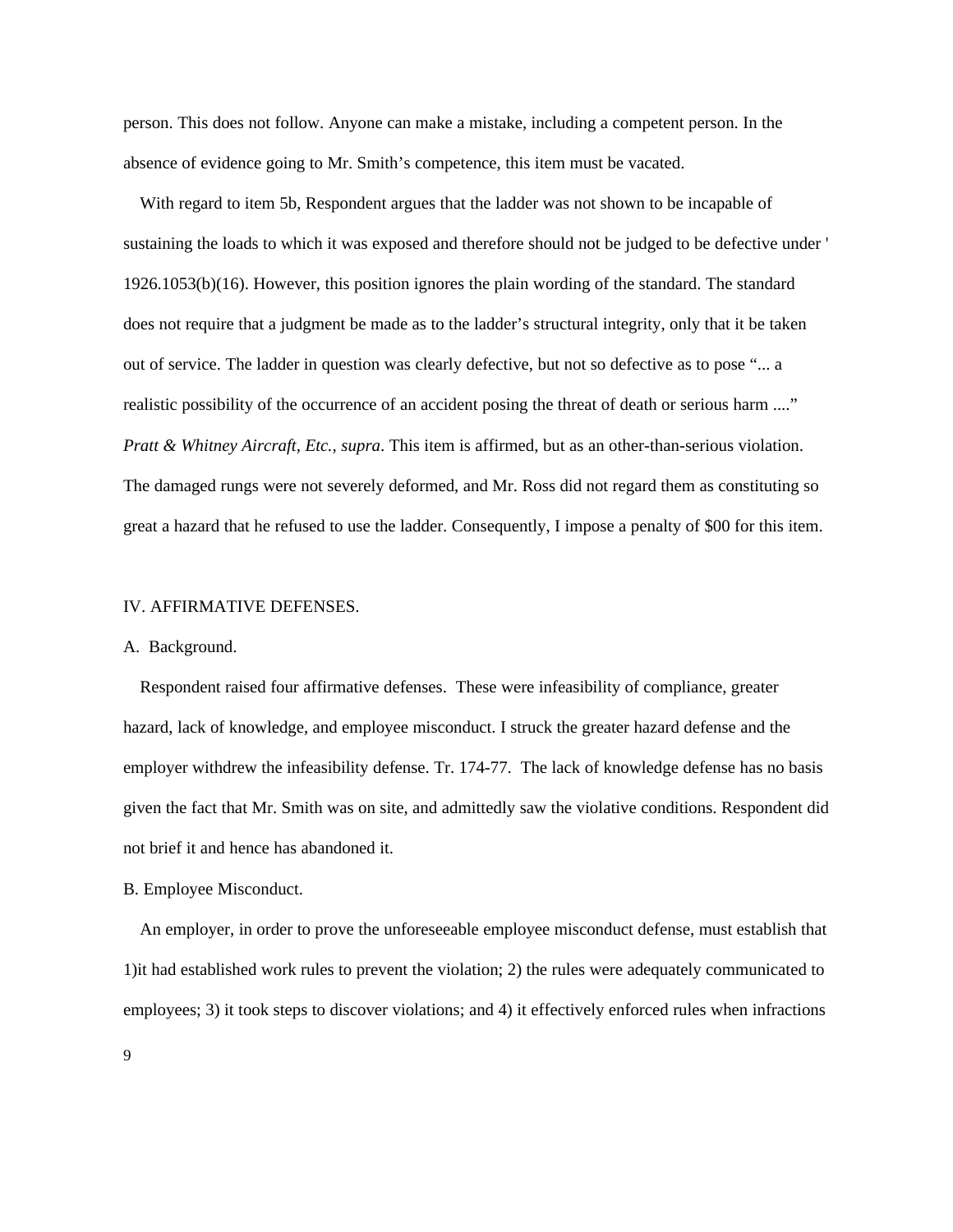were discovered. *Secretary of Labor v. Nooter Construction Co*.; 16 BNA 1572, 1578 (1994). Respondent maintains that he has satisfied these requirements.

Respondent relies on Exhibits C-1, R-2, R-3, R-4, R-5, R-6, R-7, R-8, and R-9 to establish that safety rules existed and were communicated to the workers, and on the testimony of Mr. Rich, a company supervisor, who has responsibility for enforcing the rules. Tr. 160-61. Respondent also points to the testimony of Mr. Mancinone, the Company President, who described industry-wide safety rules. Tr. 170. Respondent notes that this evidence was not controverted. Respondent argues that, in order to discover violations, its job supervisor conducts start-up and weekly inspections (Tr. 161), and it employs independent outside firms who conduct unannounced inspections of its worksites (See Exhibits C-1 [Metzler inspection of April 29, 1997] and R-9 [Hanover Insurance inspection of April 16, 1997]). With regard to enforcement, Respondent points to actions taken against Mr. Smith, who was demoted for a short period of time for a violation found by OSHA at another job (Tr. 135), and verbally reprimanded for violations noted during independent inspections (Tr. 158). Also, following the instant inspection, Mr. Smith received a written disciplinary slip, introduced as Exhibit C-19.

The Secretary points out that the Hanover Insurance inspection of April 16 found four types of unsafe practices, including employees working under a load. Mr. Smith was yelled at for this violation, but suffered no other discipline. Tr. 154-55. Mr. Metzler's inspection of April 29 found five types of infractions. Mr. Smith was not disciplined for these violations. Tr. 154-55. Although Mr. Smith asserted that the company safety manual required a verbal and a written warning for a first offense, and suspension for a second offense (Tr. 138), nothing in the record indicates that this policy was followed. The violations enumerated by Mr. Metzler include, *inter alia*, failure to wear a hardhat; the presence of a discharged and inoperable fire extinguisher at the kettle and absence of

10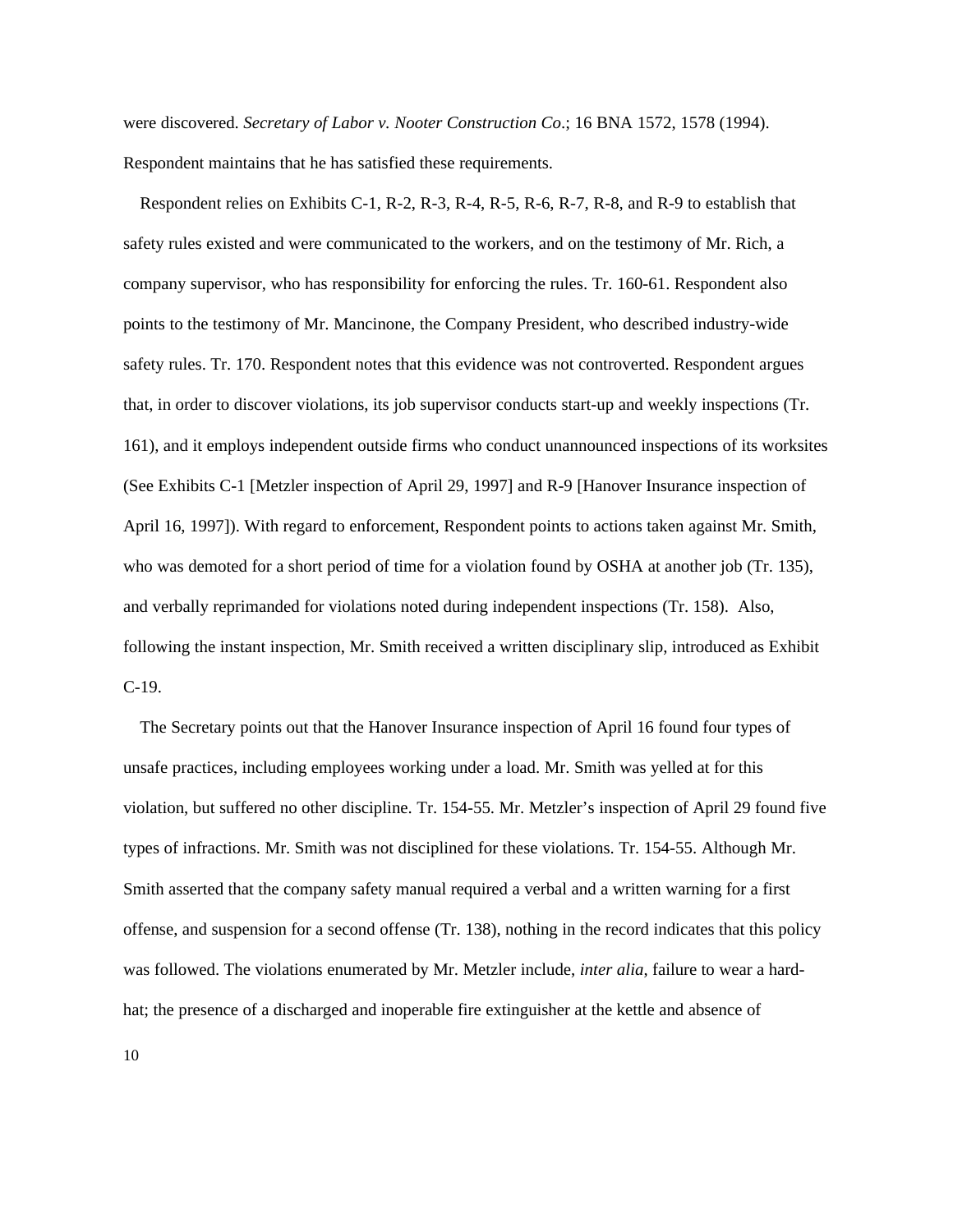extinguishers on the roof; and lack of any safety monitors. Given the record in this matter, it appears that these three safety shortcomings had continued unaddressed from April 29 to May 15, 1997. Exhibit C-19, a document placing Mr. Smith on probation and suspending him as a foreman, shows that Mr. Smith was not disciplined until after the May 15, 1997 OSHA inspection had been completed. This strongly indicates that Respondent's safety program existed on paper but not in practice. Respondent's employee misconduct defense is rejected.

## V. CONCLUSIONS OF LAW

Respondent was in serious violation of the standard set out at 29 CFR ' 1926.100(a) as charged in item 1. A penalty of \$1,575 is appropriate.

Respondent was in serious violation of the standard set out at 29 CFR ' 1926.150(a)(4) as charged in items 2a and 2b. A penalty of \$675 is appropriate.

Respondent was in serious violation of the standards set out at 29 CFR '' 1926.501(b)(3) and 1926.502(f)(1)(iii) as charged in items 3a and 3b. A penalty of \$900 is appropriate.

Respondent was not in serious violation of the standards set out at 29 CFR '' 1926.502(h)(1)(ii), 1926.502(h)(1)(iii), and 1926.502(h)(1)(iv), as charged in items 4a, 4b, and 4b.

Respondent was not in violation of the standards set out at 29 CFR '' 1926.1053(b)(15) as charged in item 5a. Respondent was in other-than-serious violation of the standard set out at 1926.1053(b)(16) as charged in item 5b. A penalty of \$00 is appropriate.

VI. ORDER

11